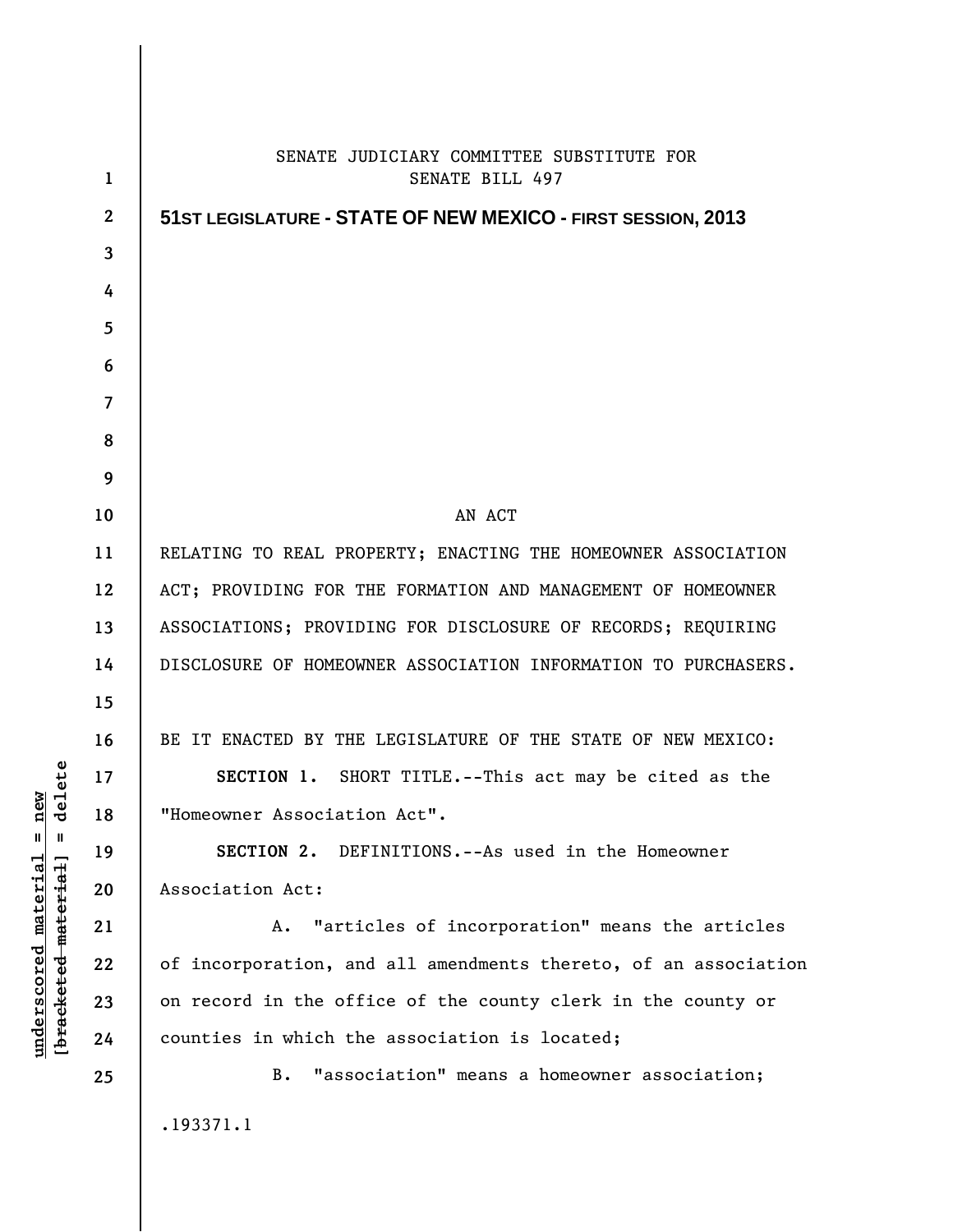**4** 

**5** 

**6** 

**12** 

**13** 

**14** 

**15** 

**16** 

**17** 

**18** 

**19** 

**20** 

**21** 

**22** 

**23** 

**24** 

**25** 

**1 2 3**  C. "board" means the body, regardless of name, designated in the declaration or bylaws to act on behalf of the association;

D. "bylaws" means the code of rules adopted for the regulation or management of the affairs of the association, irrespective of the name by which such rules are designated;

**7 8 9 10 11**  E. "common area" means property within a development that is designated as a common area in the declaration and is required by the declaration to be maintained or operated by an association for use of the association's members;

F. "common expenses" means expenditures made by, or the financial liabilities of, the association, together with any allocations to reserves;

G. "community documents" means all documents governing the use of the lots and the creation and operation of the association, including the declaration, bylaws, articles of incorporation and rules of the association;

H. "declarant" means the person or group of persons designated in a declaration as declarant or, if no declarant is designated, the person or group of persons who sign the declaration and their successors or assigns who may submit property to a declaration;

 $- 2 -$ 

I. "declaration" means an instrument, however denominated, including amendments or supplements to the

.193371.1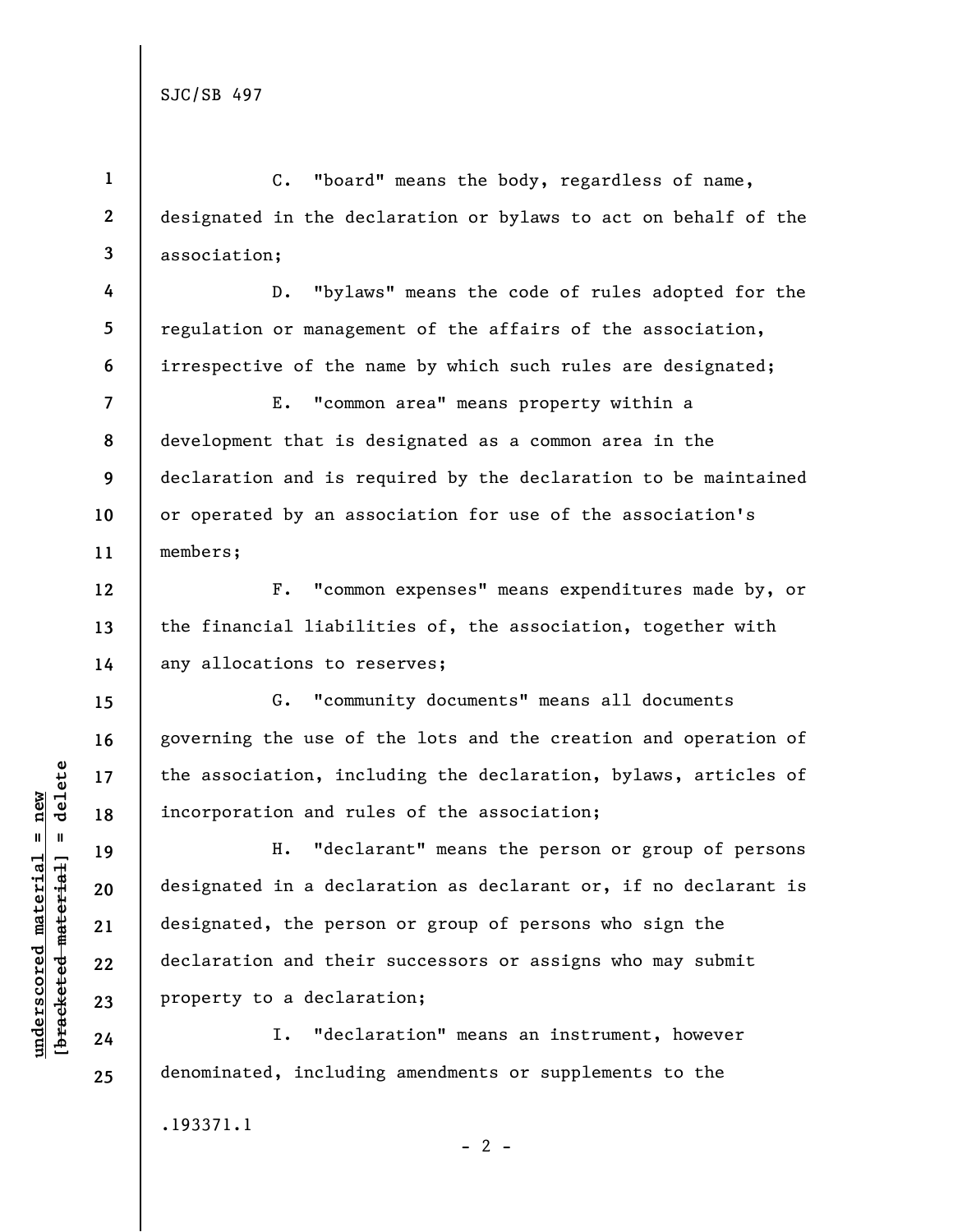**1**  instrument, that:

**5** 

**6** 

**7** 

**8** 

**9** 

**10** 

**11** 

**12** 

**13** 

**14** 

**15** 

**16** 

**17** 

**18** 

**19** 

**21** 

**22** 

**23** 

**24** 

**2 3 4**  (1) imposes on the association maintenance or operational responsibilities for common areas, easements or portions of rights of way; and

(2) creates the authority in the association to impose on lots or on the owners or occupants of such lots, or on any other entity, any mandatory payment of money in connection with the provision of maintenance or services for the benefit of some or all of the lots, the owners or occupants of the lots or the common areas. "Declaration" does not include a like instrument for a condominium or time-share project;

J. "development" means real property subject to a declaration that contains residential lots and common areas with respect to which any person, by virtue of ownership of a lot, is a member of an association and is obligated to pay assessments provided for in a declaration;

K. "development right" means a right or combination of rights reserved by the declarant in a declaration;

**20**  L. "disclosure certificate" or "disclosure statement" means:

(1) a statement disclosing the existence and terms of any right of first refusal or other restraint on the free alienability of the lot;

(2) a statement setting forth the amount of .193371.1

 $b$ racketed material] = delete **[bracketed material] = delete**  $underscored material = new$ **underscored material = new**

**25** 

 $-3 -$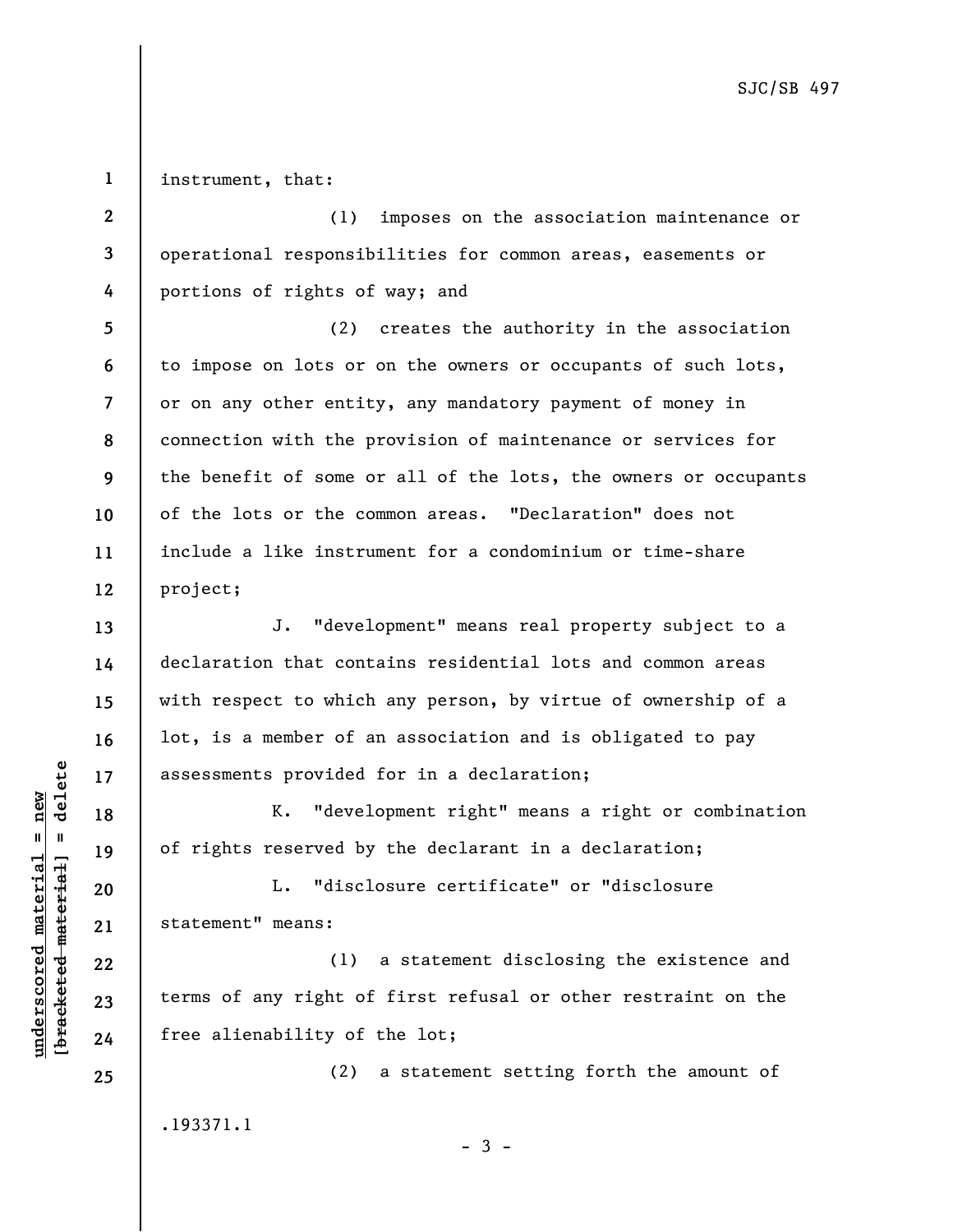**1 2 3 4 5 6 7 8 9 10 11 12 13 14 15 16 17 18 19 20 21 22 23 24 25**  the monthly common expense assessment and any unpaid common expense or special assessment currently due and payable from the selling lot owner; (3) a statement of any other fees payable by lot owners; (4) a statement of any capital expenditures anticipated by the association and approved by the board for the current fiscal year and the two next succeeding fiscal years; (5) a statement of the amount of any reserves for capital expenditures and of any portions of those reserves designated by the association for any approved projects; (6) the most recent regularly prepared balance sheet and income and expense statement, if any, of the association; (7) the current operating budget of the association; (8) a statement of any unsatisfied judgments or pending suits against the association and the status of any pending suits material to the association of which the association has actual knowledge; (9) a statement describing any insurance coverage provided for the benefit of lot owners and the board of the association; (10) a statement of the remaining term of any .193371.1  $- 4 -$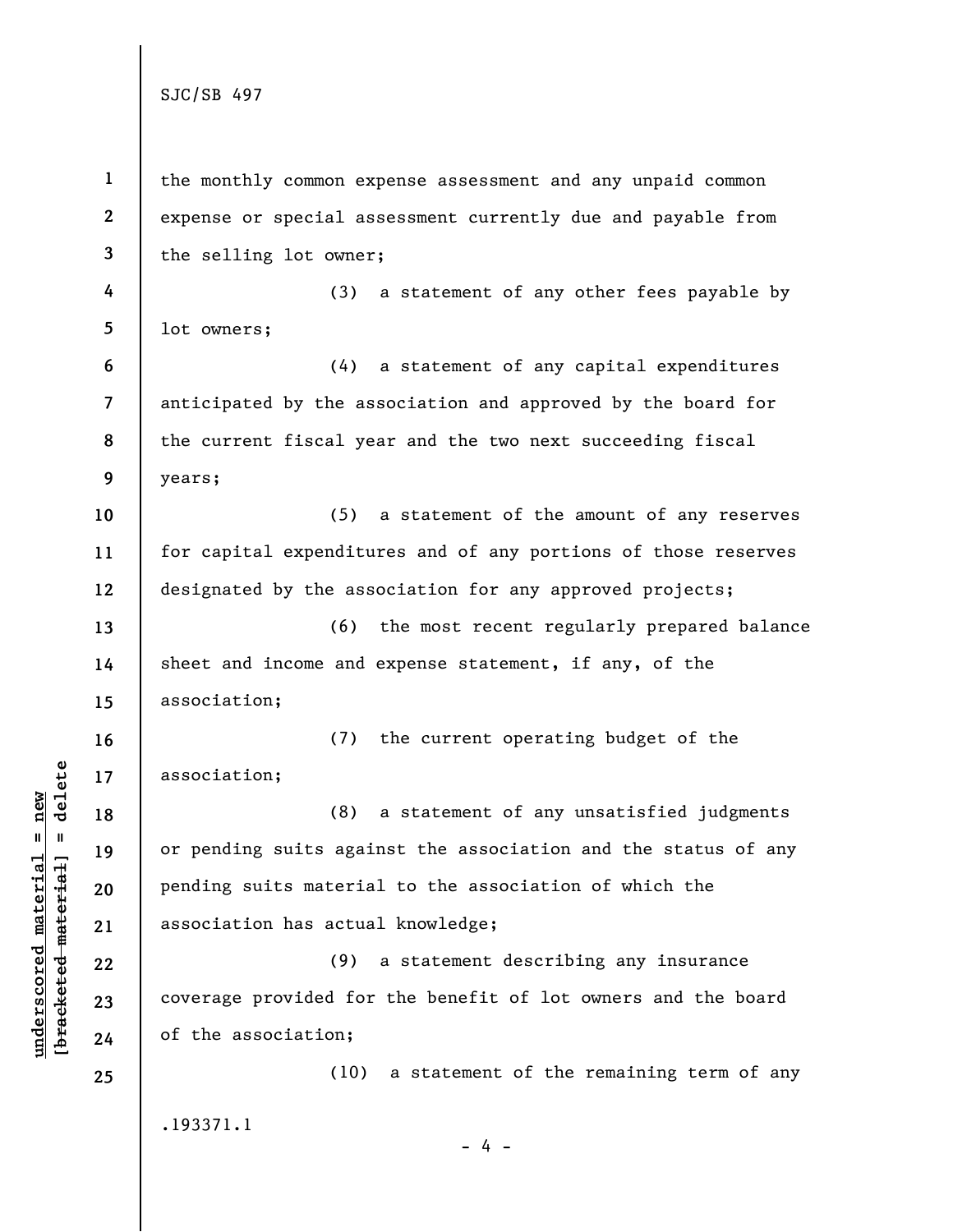**1 2 3 4 5 6 7 8 9 10 11 12 13 14 15 16 17 18 19 20 21 22 23 24 25**  leasehold estate affecting the association and the provisions governing any extension or renewal thereof; and (11) the contact person and contact information for the association; M. "homeowner association" means an incorporated or unincorporated entity upon which maintenance and operational responsibilities are imposed and to which authority is granted in the declaration; N. "lot" means a parcel of land designated for separate ownership or occupancy shown on a recorded subdivision plat for a development or the boundaries of which are described in the declaration or in a recorded instrument referred to or expressly contemplated by the declaration, other than a common area; O. "lot owner" means a person or group of persons holding title to a lot, including a declarant; P. "master planned community" means a large-scale residential development that allows for a phasing of development that will take place over a long period of time, following comprehensive and coordinated planning review by a local government and approval of design and development standards beyond conventionally platted subdivisions; provided that additional design and development standards approved by the local government shall be included in a site plan, area plan or master plan as required by the local government .193371.1

**underscored material = new [bracketed material] = delete**

 $b$ racketed material] = delete  $underscored material = new$ 

 $- 5 -$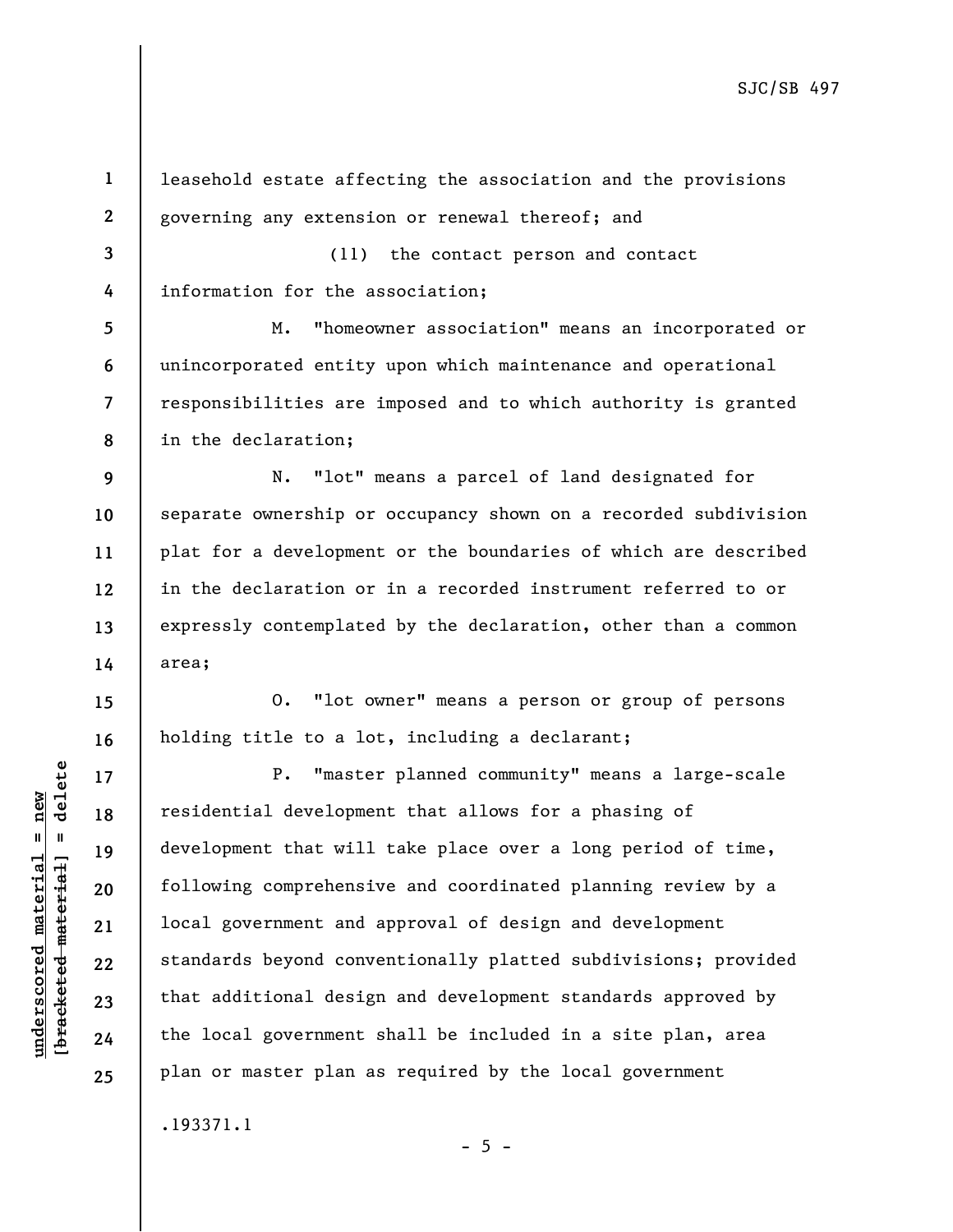**2** 

**3** 

**4** 

**5** 

**6** 

**7** 

**8** 

**9** 

**12** 

**13** 

**14** 

**15** 

**16** 

**17** 

**18** 

**19** 

**20** 

**21** 

**22** 

**23** 

**24** 

**25** 

**1**  approving the development; and

Q. "proxy" means a person authorized to act for another.

**SECTION 3.** CREATION OF A HOMEOWNER ASSOCIATION.--An association pursuant to the Homeowner Association Act shall be organized in accordance with the laws of the state and be identified in a recorded declaration. The membership of the association shall consist exclusively of all lot owners in the development.

**10 11 SECTION 4.** RECORDING OR FILING OF HOMEOWNER ASSOCIATION NOTICE AND DECLARATION.--

A. An association organized after July 1, 2013 shall record a notice of homeowner association in the office of the county clerk of the county or counties in which the real property affected thereby is situated no later than thirty days after the date on which the association's declaration is recorded as provided in Section 3 of the Homeowner Association Act.

B. An association organized prior to July 1, 2013 shall, before June 30, 2014, record a notice of homeowner association in the office of the county clerk of the county or counties in which the development is situated.

C. A notice of homeowner association pursuant to Subsection A or B of this section shall fully and accurately disclose the name and address of the association and any .193371.1

 $b$ racketed material] = delete **[bracketed material] = delete**  $underscored material = new$ **underscored material = new**

 $- 6 -$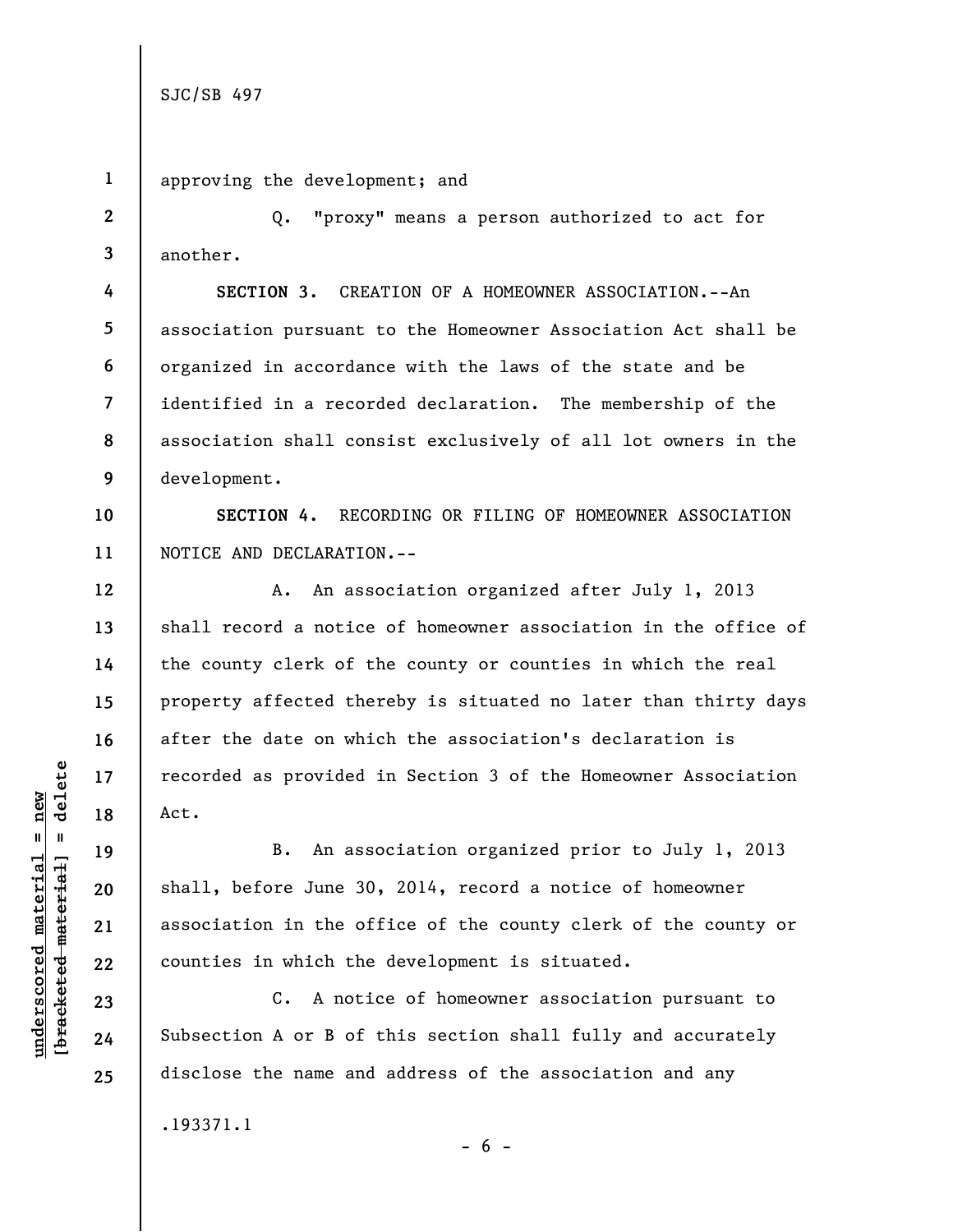**9** 

**10** 

**11** 

**12** 

**13** 

**14** 

**15** 

**16** 

**17** 

**18** 

**19** 

**20** 

**21** 

**22** 

**23** 

**24** 

**25** 

**1** 

**2** 

management company charged with preparation of a disclosure certificate and shall contain the recording data for the subdivision plat and the declaration governing the lots within the development. A notice of homeowner association pursuant to Subsection A of this section shall also include the public regulation commission number, if any, of the association.

D. If an association fails to record a notice of homeowner association pursuant to this section, the association's authority to charge an assessment, levy a fine for late payment of an assessment or enforce a lien for nonpayment of an assessment shall be suspended until the notice of homeowner association is recorded.

**SECTION 5.** RECORD DISCLOSURE TO MEMBERS--UPDATED INFORMATION**.--**

A. All financial and other records of the association shall be made available for examination by a lot owner within ten business days of the request.

B. The association shall not charge a fee for making financial and other records available for review. The association may charge a reasonable fee for copies.

C. As used in this section, "financial and other records" includes:

(1) the declaration of the association; (2) the name, address and telephone number of the association's designated agent;

.193371.1

 $\frac{1}{2}$  intereted material = delete **[bracketed material] = delete**  $underscored material = new$ **underscored material = new**

- 7 -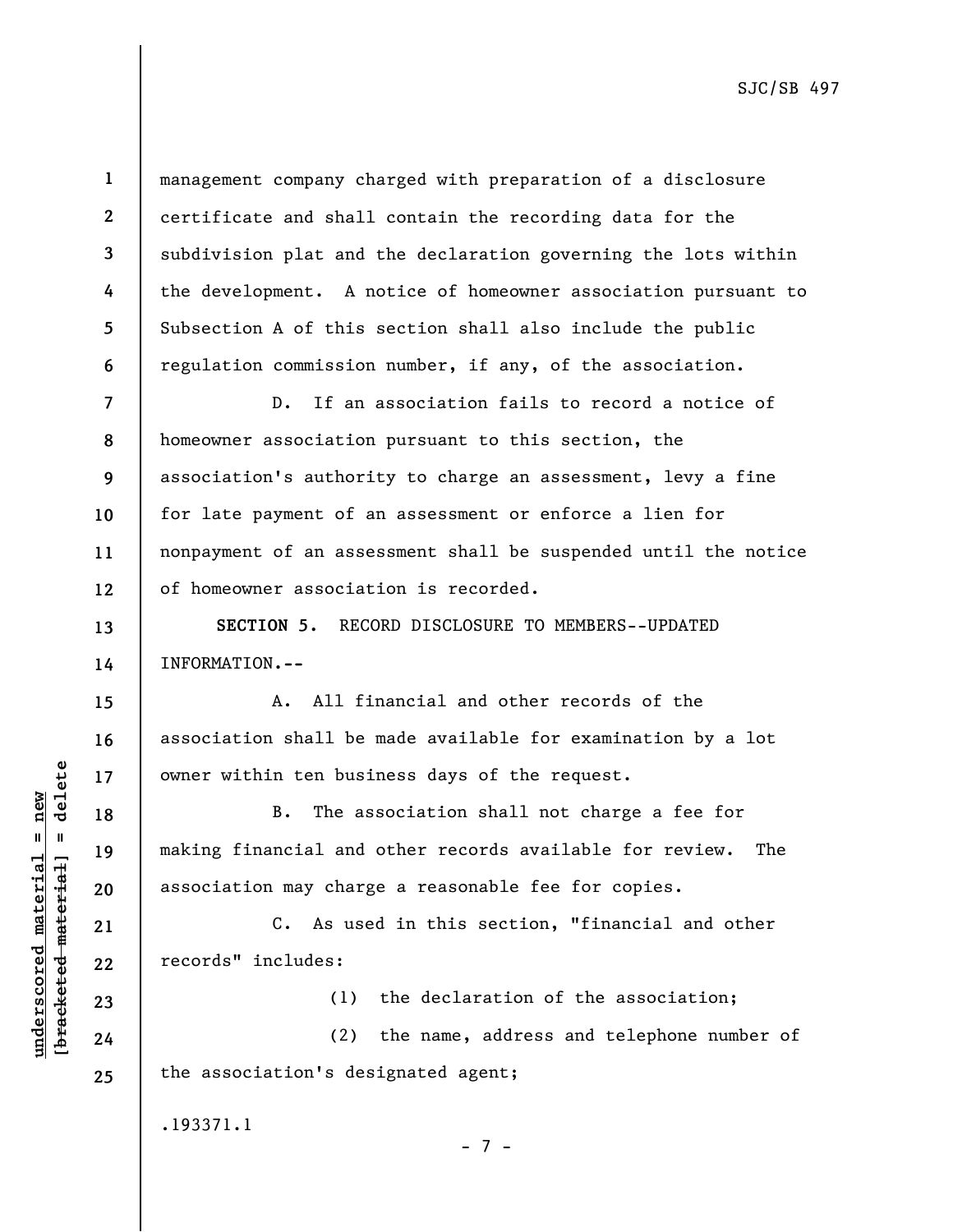| $\mathbf{1}$            | (3) the bylaws of the association;                              |
|-------------------------|-----------------------------------------------------------------|
| $\boldsymbol{2}$        | the names of all association members;<br>(4)                    |
| 3                       | (5)<br>minutes of all meetings of the                           |
| 4                       | association's lot owners and board for the previous five years, |
| 5                       | other than executive sessions, and records of all actions taken |
| 6                       | by a committee in place of the board or on behalf of the        |
| $\overline{\mathbf{z}}$ | association for the previous five years;                        |
| 8                       | (6) the operating budget for the current                        |
| 9                       | fiscal year;                                                    |
| 10                      | (7) current assessments, including both                         |
| 11                      | regular and special assessments;                                |
| 12                      | (8)<br>financial statements and accounts,                       |
| 13                      | including amounts held in reserve;                              |
| 14                      | (9) the most recent financial audit or review,                  |
| 15                      | if any;                                                         |
| 16                      | (10) all current contracts entered into by the                  |
| 17                      | association or the board on behalf of the association; and      |
| 18                      | (11) current insurance policies, including                      |
| 19                      | company names, policy limits, deductibles, additional named     |
| 20                      | insureds and expiration dates for property, general liability   |
| 21                      | and association director and officer professional liability,    |
| 22                      | and fidelity policies.                                          |
| 23                      | DUTIES OF A HOMEOWNER ASSOCIATION.--<br>SECTION 6.              |
| 24                      | The association shall exercise any powers<br>Α.                 |
| 25                      | conferred to the association in the community documents.        |
|                         | .193371.1<br>$-8-$                                              |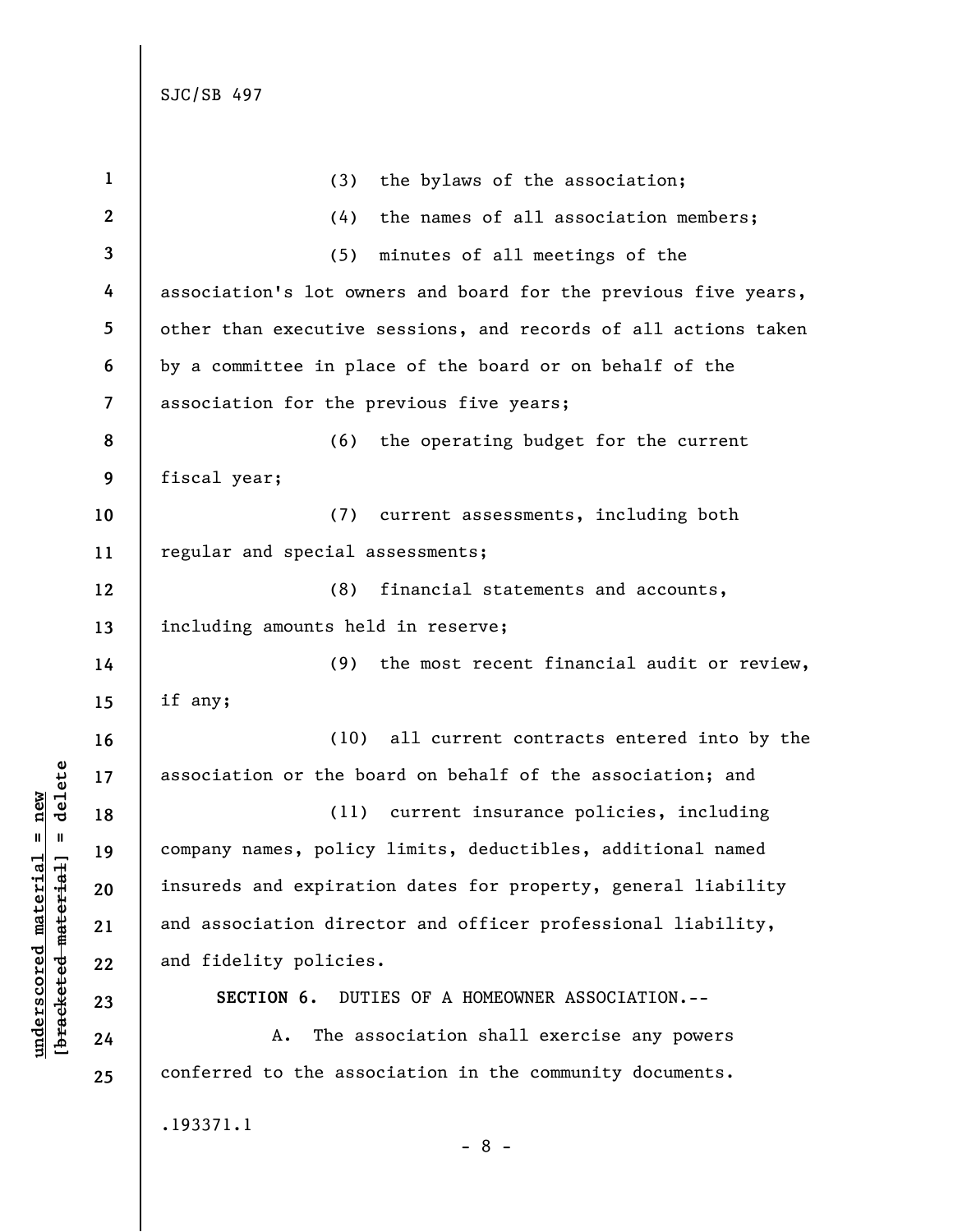**1 2 3 4 5 6 7**  B. The association shall have a lien on a lot for any assessment levied against that lot or for fines imposed against that lot's owner from the time the assessment or fine becomes due. If an assessment is payable in installments, the full amount of the assessment shall be a lien from the time the first installment becomes due. The association's lien may be foreclosed in like manner as a mortgage on real estate.

**8 9 10 11**  C. Recording the declaration constitutes notice recorded in the office of the county clerk in the county or counties in which any part of the real property is located and perfection of the lien.

D. Upon written request by a lot owner, the association shall furnish a recordable statement setting forth the amount of unpaid assessments against the lot owner's lot. The statement shall be furnished within ten business days after receipt of the request and is binding on the association and the board.

**SECTION 7.** BOARD MEMBERS AND OFFICERS--DUTIES--BUDGET.--

A. Except as provided in the community documents or other provisions of the Homeowner Association Act, the board acts on behalf of the association. In the performance of their duties, officers and members of the board shall exercise, if appointed by the declarant, the degree of care and loyalty required of a fiduciary of the lot owners and, if elected by the lot owners, ordinary and reasonable care.

- 9 -

.193371.1

 $b$ racketed material] = delete **[bracketed material] = delete**  $underscored material = new$ **underscored material = new**

**12** 

**13** 

**14** 

**15** 

**16** 

**17** 

**18** 

**19** 

**20** 

**21** 

**22** 

**23** 

**24** 

**25**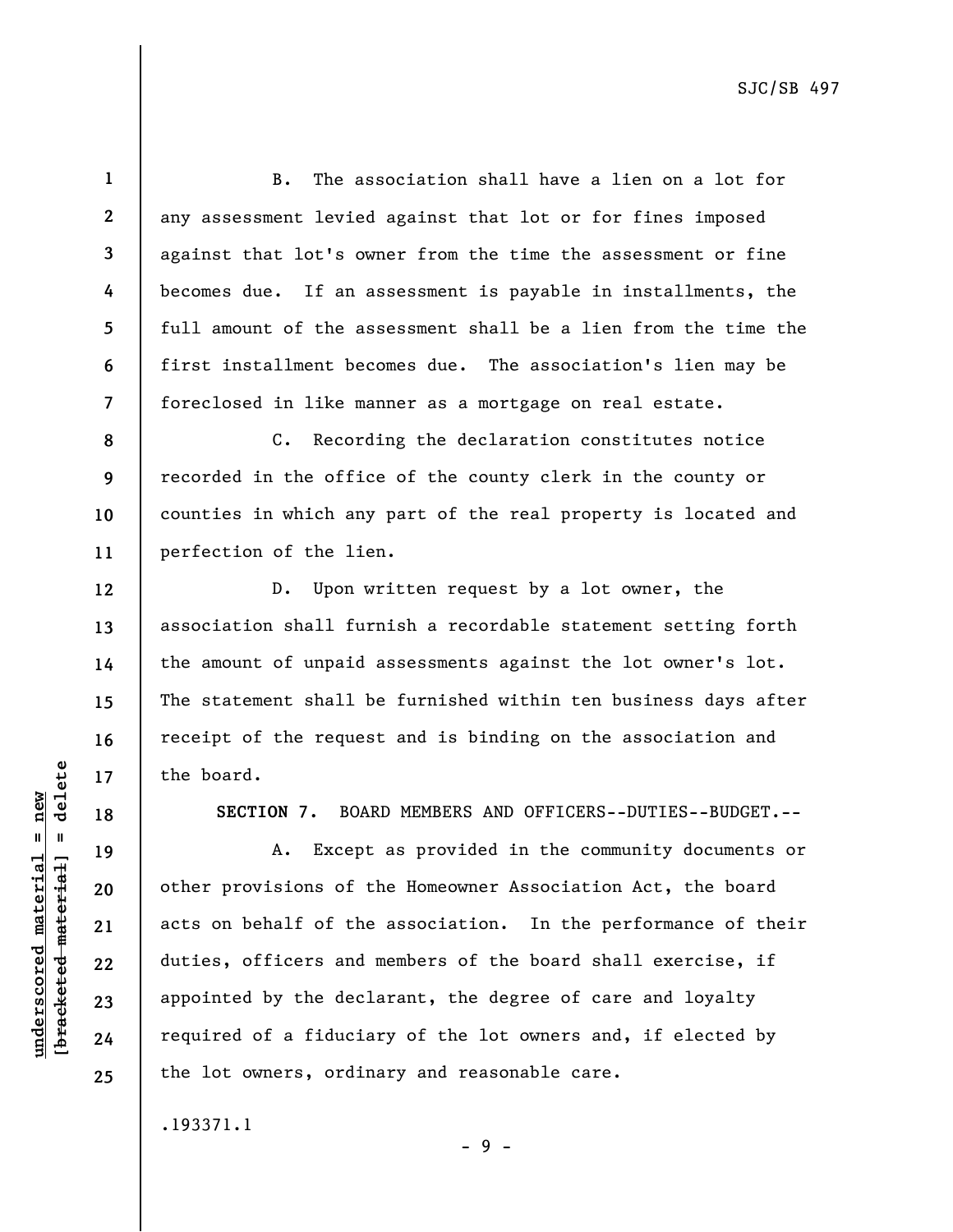**1 2 3 4 5**  B. The board shall adopt a budget annually. Within thirty calendar days after adoption of any proposed budget for the association, the board shall provide a summary of the budget to all the lot owners or the lot owners' duly elected representatives.

**6** 

**7** 

**8** 

**9** 

**10** 

**11** 

**12** 

**13** 

**14** 

**15** 

**16** 

**17** 

**18** 

**19** 

**20** 

**21** 

**22** 

**23** 

**24** 

**25** 

**SECTION 8.** DECLARANT CONTROL OF BOARD.--

A. Subject to the provisions of this section, the declaration shall provide for a period of declarant control of the association, during which period a declarant, or persons designated by the declarant, may appoint and remove the officers and members of the board.

B. Regardless of the period provided in the declaration, the period of declarant control shall terminate no later than the earlier of:

(1) sixty days after conveyance of seventyfive percent of the lots that are part of the development and any additional lots that may be added to the development to lot owners other than a declarant;

(2) two years after all declarants have ceased to offer lots for sale in the ordinary course of business;

(3) two years after a development right to add new lots was last exercised; or

(4) the day that the declarant or the declarant's designee, after giving written notice to the association, records an instrument voluntarily terminating all .193371.1

 $- 10 -$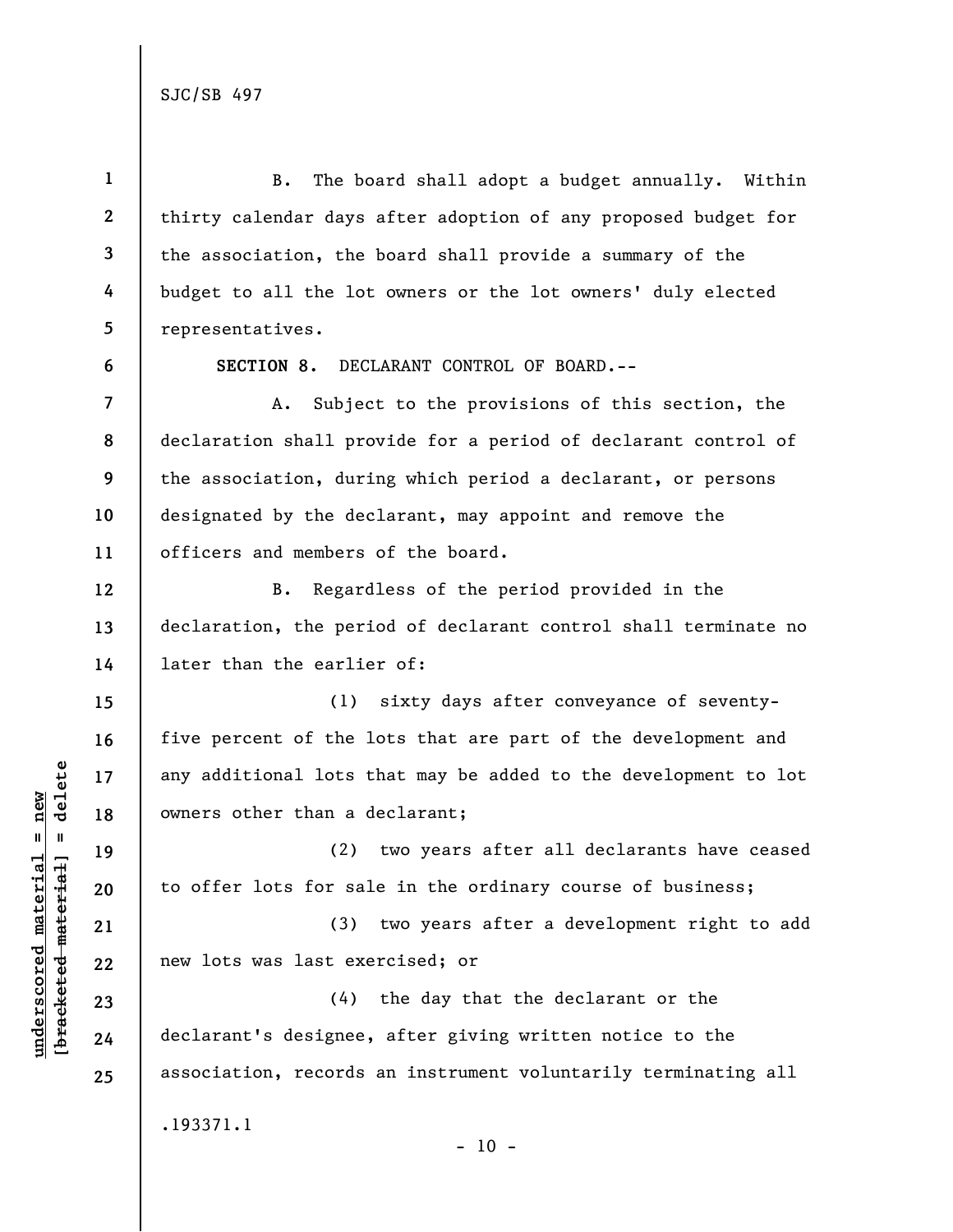**1**  rights to declarant control.

**2** 

**3** 

**4** 

**5** 

**6** 

**7** 

**8** 

**9** 

**10** 

**11** 

**12** 

**13** 

**14** 

**15** 

**16** 

**17** 

**18** 

**19** 

**20** 

**21** 

**22** 

**23** 

**24** 

**25** 

C. Subsection B of this section does not apply to a master planned community.

D. A declarant may voluntarily terminate the right to appoint and remove officers and members of the board before termination of the period of declarant control, but in that event, the declarant may require, for the duration of the period of declarant control, that specified actions of the association or board, as described in a recorded instrument executed by the declarant, be approved by the declarant or the declarant's designee before they become effective.

E. Not later than sixty days after conveyance of twenty-five percent of the lots that are part of the development, and any additional lots that may be added to the development, to lot owners other than a declarant, at least one member and not less than twenty-five percent of the members of the board shall be elected by lot owners.

F. Not later than sixty days after conveyance of fifty percent of the lots that are part of the development, and any additional lot that may be added to the development, to lot owners other than the declarant, no less than thirty-three percent of the members of the board shall be elected by lot owners other than the declarant.

G. Not later than the termination of a period of declarant control, the lot owners shall elect a board of at

.193371.1

 $b$ racketed material] = delete **[bracketed material] = delete**  $underscored material = new$ **underscored material = new**

- 11 -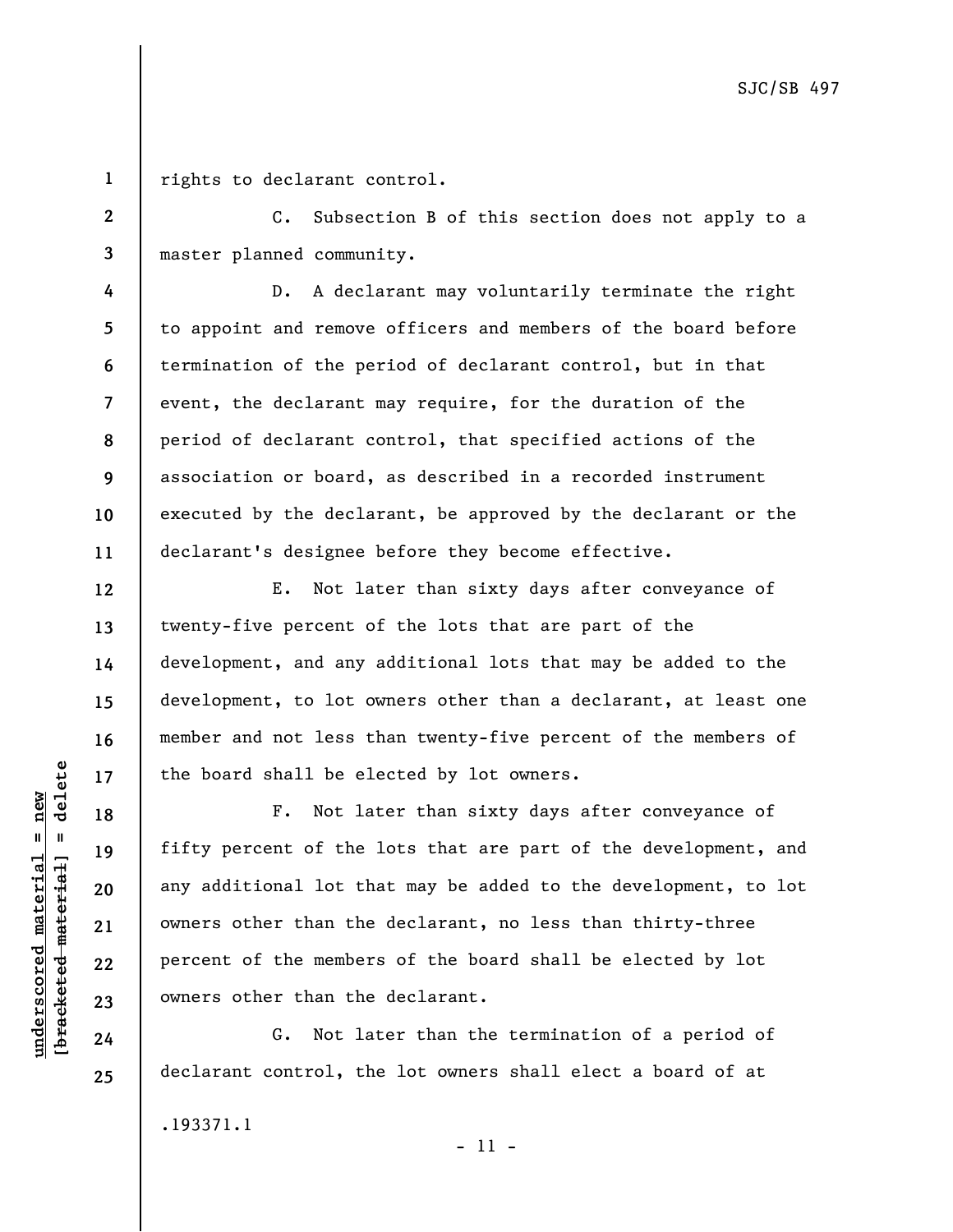**4** 

**5** 

**6** 

**7** 

**8** 

**9** 

**10** 

**11** 

**12** 

**13** 

**14** 

**15** 

**16** 

**17** 

**18** 

**19** 

**20** 

**21** 

**22** 

**23** 

**24** 

**25** 

**1 2 3**  least three members, at least a majority of whom shall be lot owners. The board shall elect the officers. The board members and officers shall take office upon election.

H. No amendment to the declaration that would limit, prohibit or eliminate the exercise of a development right shall be effective without the concurrence of the declarant.

I. A declarant shall not utilize cumulative or class voting for the purpose of evading any limitation imposed on declarants by the Homeowner Association Act, nor shall lots constitute a class because they are owned by a declarant.

**SECTION 9.** PROXY AND ABSENTEE VOTING--BALLOT COUNTING.--

A. The association shall provide for votes to be cast in person, by absentee ballot or by proxy and may provide for voting by some other form of delivery.

B. Vote by proxy is allowed for lot owner meetings. The proxy vote shall:

(1) be dated and executed by a lot owner, but if a lot is owned by more than one person, each owner of the lot may vote or register protest to the casting of votes by the other owners of the lot through a duly executed proxy, but in no case shall the total vote cast be more than that allocated to the lot under the declaration;

(2) allow for revocation if notice of revocation is provided to the person presiding over a lot owner .193371.1  $- 12 -$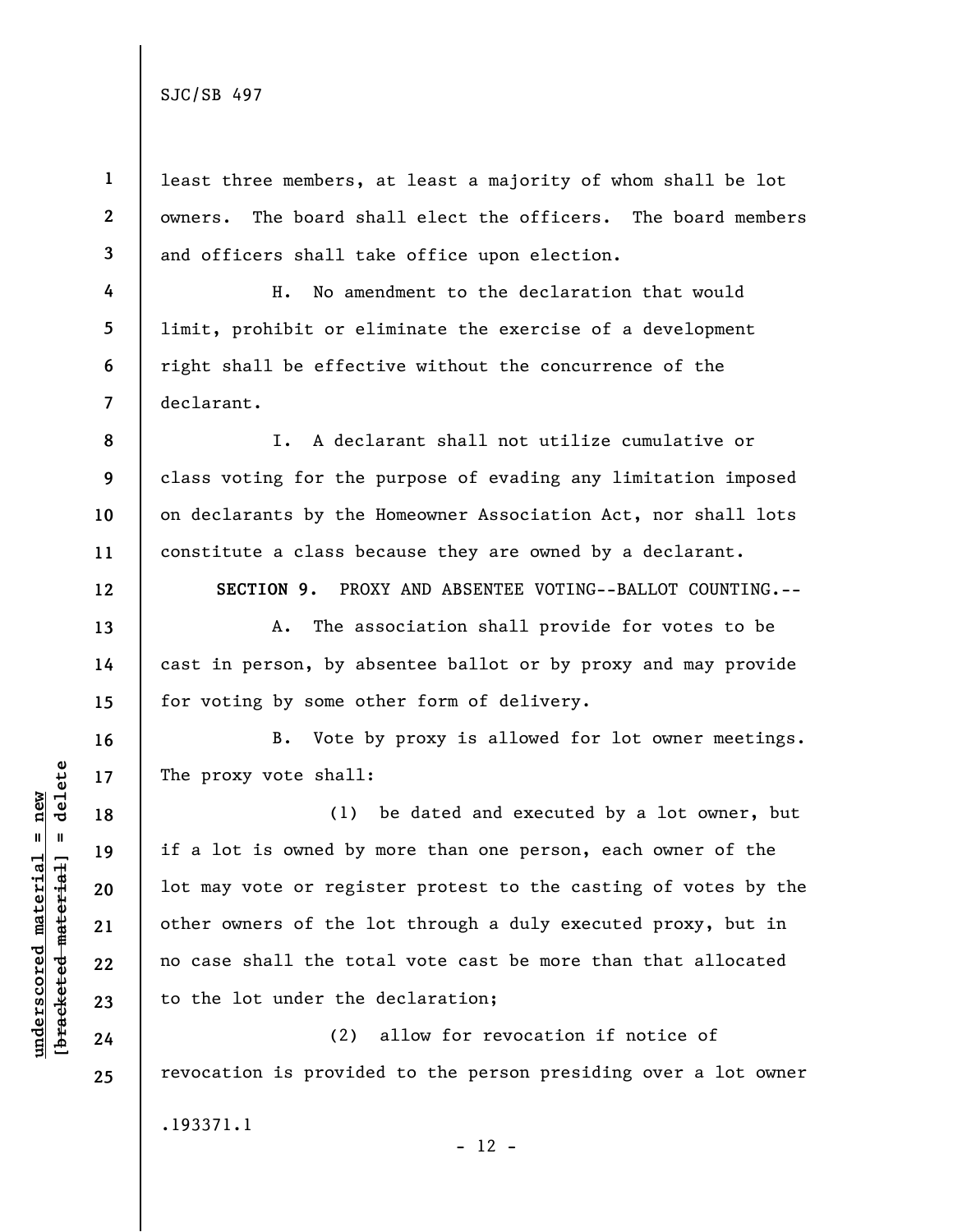**1 2 3 4 5 6 7 8 9 10 11 12 13 14 15 16 17 18 19 20 21 22 23 24 25**  meeting; and (3) be valid only for the meeting at which it is cast. C. If proxy voting is utilized at a lot owner meeting, a person shall not pay a company or person to collect proxy votes. D. Where directors or officers are to be elected by members, the bylaws may provide that such elections may be conducted by mail. E. Votes cast by proxy and by absentee ballot are valid for the purpose of establishing a quorum. F. Ballots, if used, shall be counted by a neutral third party or by a committee of volunteers. The volunteers shall be selected or appointed at an open meeting, in a fair manner, by the chair of the board or another person presiding during that portion of the meeting. The volunteers shall not be board members and, in the case of a contested election for a board position, shall not be candidates. **SECTION 10.** FINANCIAL AUDIT.-- A. Unless any provision in the community documents requires an annual audit by a certified public accountant, the board of directors of an association managing a master planned community or a development consisting of one hundred or more lots shall provide for an annual financial audit, review or compilation of the association. The audit, review or

 $- 13 -$ 

.193371.1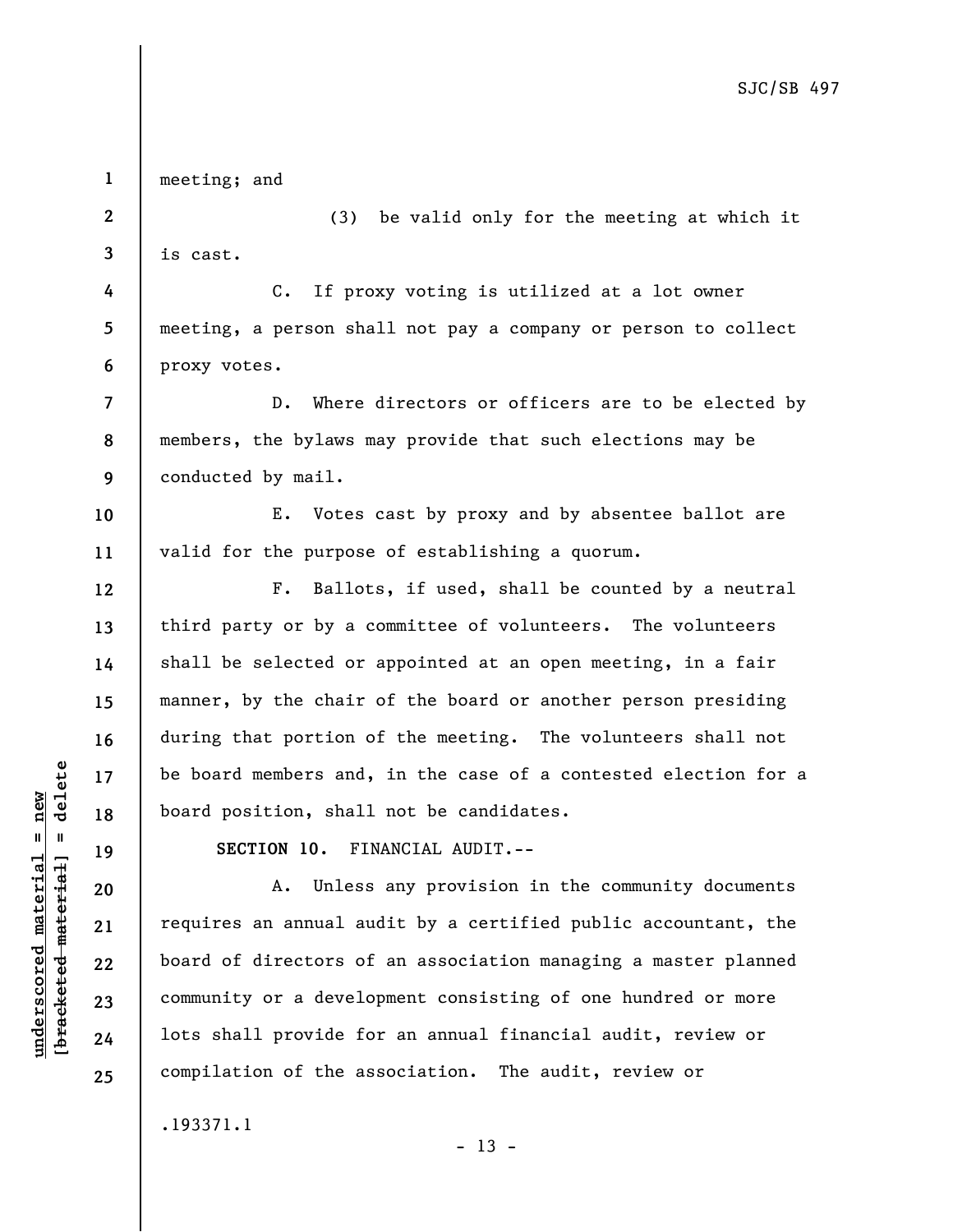**1** 

**2** 

**3** 

**4** 

**5** 

**6** 

**7** 

**8** 

**9** 

**10** 

**11** 

**12** 

**13** 

**14** 

**15** 

**16** 

**17** 

**18** 

**19** 

**20** 

**21** 

**22** 

**23** 

**24** 

compilation shall be completed no later than one hundred eighty days after the end of the association's fiscal year and shall be made available upon request to the members within thirty days after its completion.

B. Unless otherwise provided in the community documents, in an association managing a development consisting of fewer than one hundred lots, upon a majority vote of all of the lot owners, the board shall provide for a financial audit, review or compilation of the association's records and shall provide that the cost thereof be assessed as a common expense. The audit, review or compilation shall be made available to lot owners within thirty calendar days of its completion.

**SECTION 11.** CONTRACT DISCLOSURE STATEMENT OR DISCLOSURE CERTIFICATE--RIGHT OF CANCELLATION OF PURCHASE CONTRACT.-- Except as provided in Section 12 of the Homeowner Association Act, a person selling a lot that is subject to an association shall provide in writing a disclosure certificate that states that the lot is located within a development that is subject to an association. If the lot is located within a development that is subject to an association and the association is subject to the Homeowner Association Act:

A. A seller or the seller's agent shall obtain a disclosure certificate from the association and provide it to the purchaser no later than seven days before closing; and

.193371.1

B. A purchaser or the purchaser's agent has the

**25** 

**underscored material = new [bracketed material] = delete**

 $b$ racketed material] = delete  $underscored material = new$ 

 $- 14 -$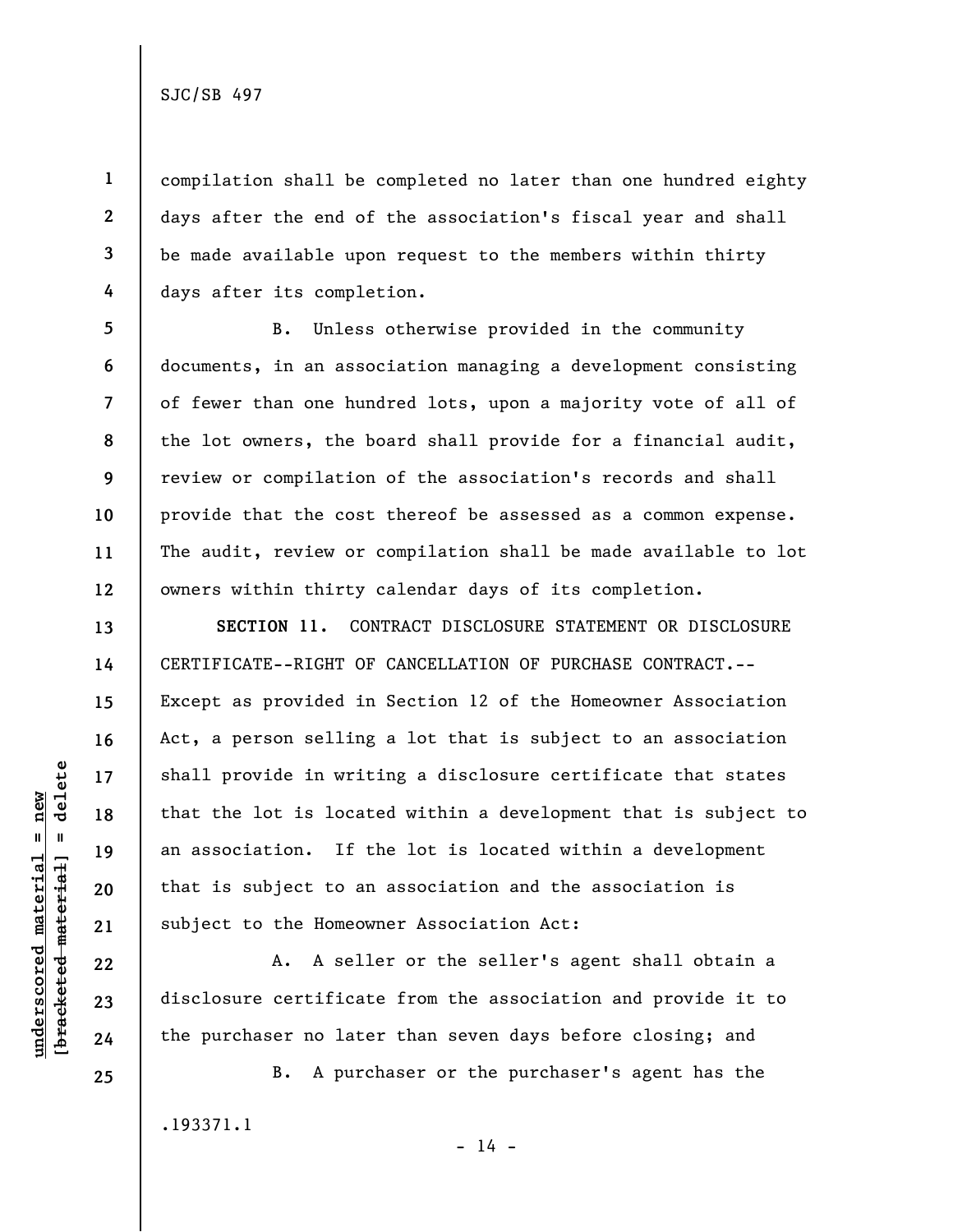| $\mathbf{1}$             | right to cancel the purchase contract within seven days after   |
|--------------------------|-----------------------------------------------------------------|
| $\boldsymbol{2}$         | receiving the disclosure certificate.                           |
| 3                        | SECTION 12. SALE OF LOTS--DISCLOSURE CERTIFICATE.--             |
| 4                        | Unless exempt pursuant to Subsection F of this<br>Α.            |
| 5                        | section, prior to closing, a lot owner shall furnish to a       |
| 6                        | purchaser copies of:                                            |
| $\overline{\mathcal{L}}$ | (1) the declaration of the association, other                   |
| 8                        | than the plats and plans;                                       |
| 9                        | (2) the bylaws of the association;                              |
| 10                       | any covenants, conditions and restrictions<br>(3)               |
| 11                       | applicable to the lot;                                          |
| 12                       | (4) the rules of the association; and                           |
| 13                       | a disclosure certificate from the<br>(5)                        |
| 14                       | association.                                                    |
| 15                       | Within ten business days after receipt of a<br>B.               |
| 16                       | written request from a lot owner, the association shall furnish |
| 17                       | a disclosure certificate containing the information necessary   |
| 18                       | to enable the lot owner to comply with the provisions of this   |
| 19                       | section. A lot owner providing a disclosure certificate         |
| 20                       | pursuant to Subsection A of this section shall not be liable to |
| 21                       | the purchaser for any erroneous information provided by the     |
| 22                       | association and included in the disclosure certificate.         |
| 23                       | C. A purchaser shall not be liable for any unpaid               |
| 24                       | assessment or fee greater than the amount, prorated to the date |
| 25                       | of closing, set forth in the disclosure certificate prepared by |
|                          | .193371.1                                                       |

**underscored material = new [bracketed material] = delete**

 $[**bracket**et~~ed matched~~ + **net** + **1** + **1**$  = delete  $underscored material = new$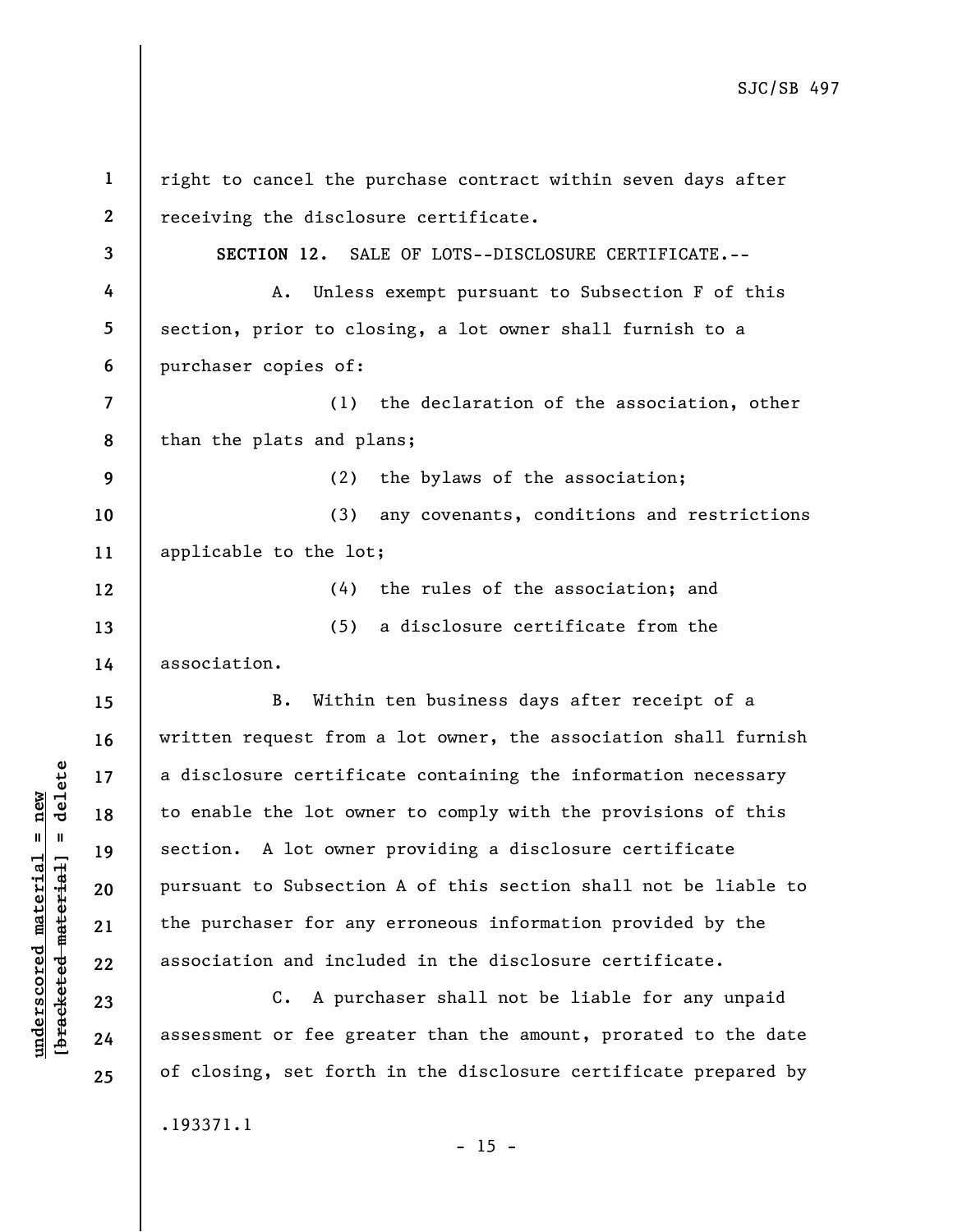**1**  the association.

**underscored material = new [bracketed material] = delete**

 $b$ racketed material] = delete  $underscored material = new$ 

**2 3 4 5 6 7 8 9 10 11 12 13 14 15 16 17 18 19 20 21 22 23 24 25**  D. A lot owner shall not be liable to a purchaser for the failure or delay of the association to provide the disclosure certificate in a timely manner. E. The information contained in the disclosure certificate shall be current as of the date on which the disclosure certificate is furnished to the lot owner by the association. F. A disclosure certificate shall not be required in the case of a disposition: (1) pursuant to court order; (2) by a government or governmental agency; (3) by foreclosure or deed in lieu of foreclosure; or (4) that may be canceled at any time and for any reason by the purchaser without penalty. G. An association may impose reasonable charges for preparation of a disclosure certificate as required by the Homeowner Association Act. **SECTION 13.** PURCHASER'S CANCELLATION OF A PURCHASE CONTRACT.--If a purchaser elects to cancel a purchase pursuant to Section 11 of the Homeowner Association Act, the purchaser may do so by hand delivering notice of the cancellation to the lot owner or by mailing notice of cancellation, by prepaid United States mail, to the lot owner, or to the lot owner's .193371.1  $- 16 -$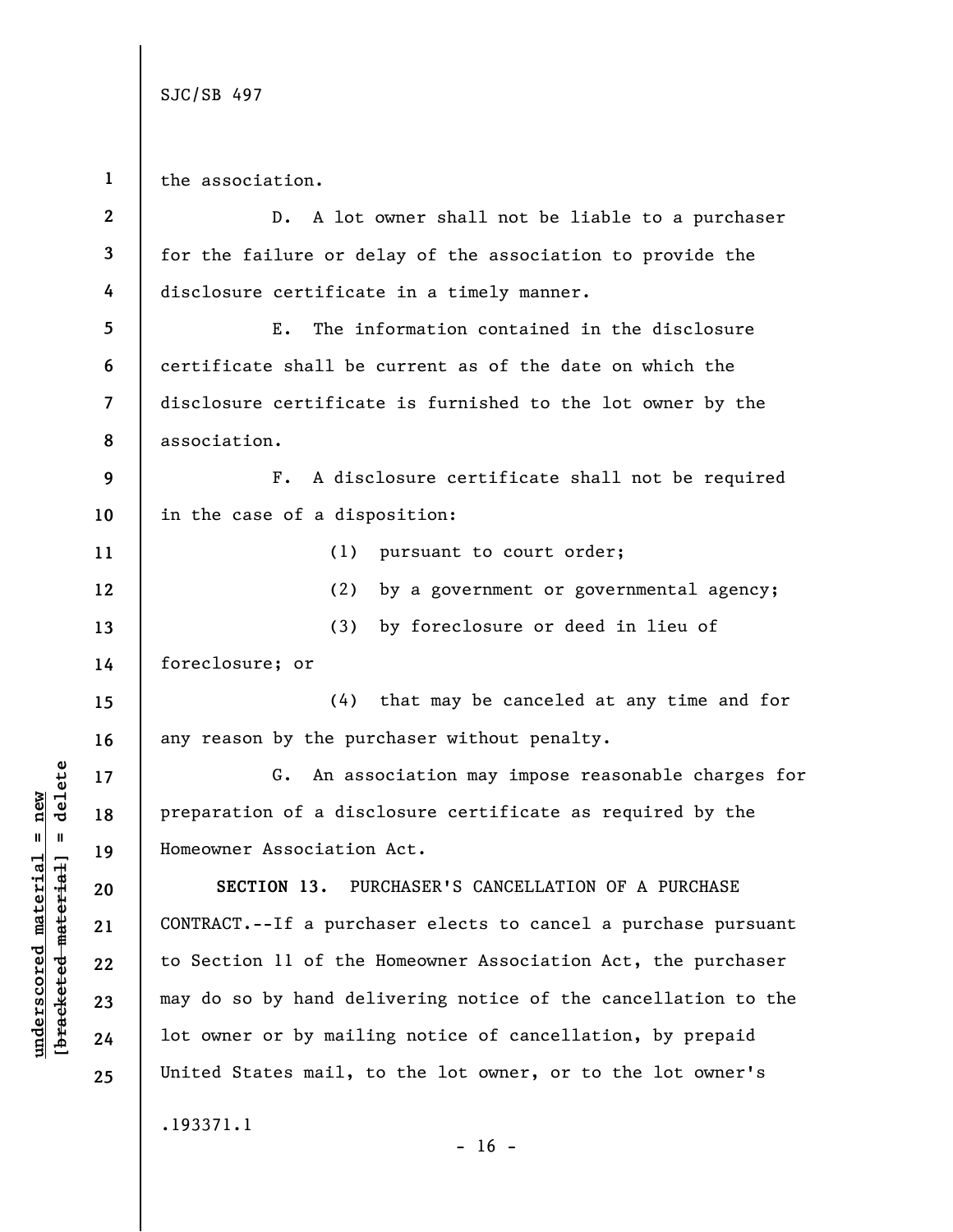**1 2** 

**3** 

**4** 

**5** 

**6** 

**7** 

**8** 

**9** 

agent for service of process. Cancellation shall be without penalty, and all payments made by the purchaser before cancellation shall be refunded within fifteen days.

**SECTION 14.** ATTORNEY FEES AND COSTS.--A court may award attorney fees and costs to any party that prevails in a civil action between a lot owner and the association or declarant based upon any provision of the declaration or bylaws; provided that the declaration or bylaws allow at least one party to recover attorney fees or costs.

**10** 

**11** 

**12** 

**13** 

**14** 

**15** 

**16** 

**17** 

**18** 

**19** 

**20** 

**21** 

**22** 

**23** 

**24** 

**25** 

**SECTION 15.** APPLICABILITY.--

A. Except as provided in Subsections B and C of this section, the Homeowner Association Act shall apply to all homeowner associations created and existing within this state.

B. Sections 9, 10 and 14 of the Homeowner Association Act do not apply to homeowner associations created before July 1, 2013; provided that any amendment to the community documents of an association created before July 1, 2013 shall comply with the Homeowner Association Act.

C. Except as provided in Sections 4 and 8 of the Homeowner Association Act, that act does not invalidate existing provisions of the articles of incorporation, declaration, bylaws or rules of a homeowner association created before July 1, 2013.

D. The Homeowner Association Act does not apply to a condominium governed by the Condominium Act.

.193371.1

delete **[bracketed material] = delete**  $underscored material = new$ **underscored material = new**  $\frac{1}{2}$